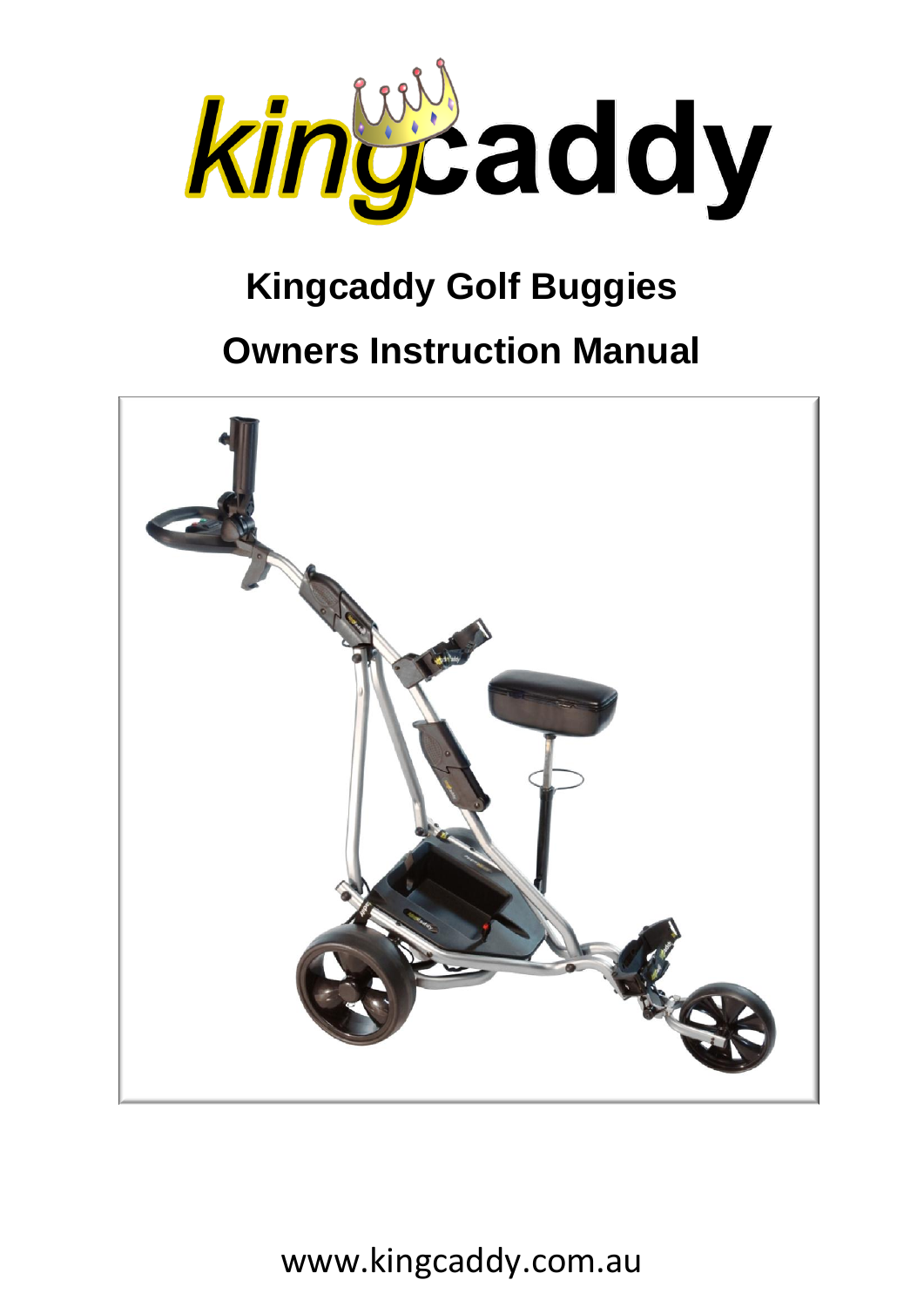**Congratulations on the purchase of your new Kingcaddy golf buggy. This product has been designed and manufactured with you, the customer in mind. Whether you have purchased this product as a freewheeling push buggy or a complete electric golf buggy package, you will be assured of the best quality and service available today in the market.**

FEATURES THAT MAKE THIS BUGGY THE BEST GOLF BUGGY AVAILABLE

- Our Unique Patented Suspension system is unlike any other buggy on the market. You will notice a lack of rattling, club damage and jarred hands from the minute you start using the buggy. Simple and yet brilliantly designed it will give years of smooth golfing for you.
- No other buggy on the market gives you the flexibility to grow with your game. Buy the push buggy now and enjoy all same frame and suspension features, and when you require extra help upgrade the buggy to electric yourself. Couldn't be simpler really!
- A brand new easy to use control system for the Kingcaddy Platinum electric buggy gives you more time to enjoy your game and less time worrying about the speed or control of the buggy. Inbuilt safety override will ensure you NEVER get stuck with a broken buggy control again.
- Our new innovative super strong frame material combined with a polished anodised finish means not only is this buggy one of the lightest around, but will last for years and look great as well.
- Gone are the days of having to book the buggy in for repair all the time. Our simple parts kits come with all the bits you need and instructions on how to fit them easily. Simply visit our website or call the toll free 1300 number included and we can help you out.

#### **With careful use and considerate maintenance, your Kingcaddy buggy will give you years of faithful service. To provide the best service and commitment to you, the customer, we have setup the following innovative service features,**

- 1300 667 224 technical support service No matter where you live, we are only a Toll free phone call away to give you assistance with your enquiries.
- Web based support service Please go to [www.kingcaddy.com.au](http://www.kingcaddy.com.au/) for technical support, after sales service, spare parts and accessory sales
- Simple pre-packaged support spare parts service Spare parts and accessories will come to you pre-packaged with all the required parts and technical guidance to fit and maintain your buggy.
- Ease of mind upgrades between our models Bought the Kingcaddy Glide push buggy and now would like to upgrade to the Platinum electric buggy? Simply buy the upgrade kit and fit the parts yourself according to the supplied instructions.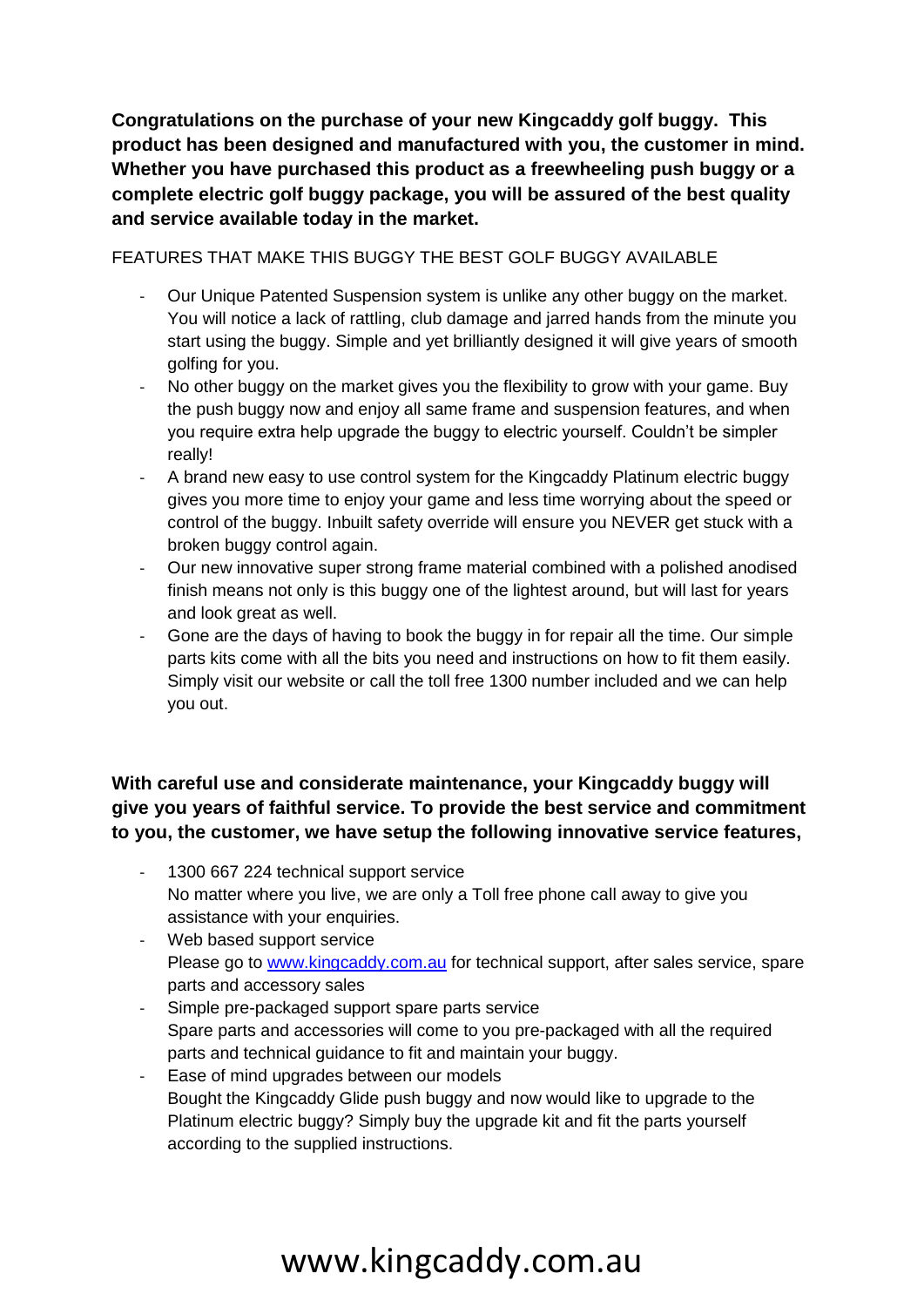# GETTING STARTED

Your Kingcaddy buggy will give you years of hassle free pleasure on the golf course provided you follow the correct assembly, storage and maintenance procedures outlined here.

After removing and inspecting your new kingcaddy golf buggy, dispose of the packing materials thoughtfully.





Locate both rear wheels and assemble on to the buggy frame. The rear wheels are interchangeable and fit both sides.

Grip the wheel as shown, and press the locking clip in. Slide the wheel onto the axle and onto the four guide pins.

Release the locking clip and ensure it springs out again.

Repeat this for the other rear wheel.

Gently tug on each wheel to ensure they are locked into place.



Locate the front wheel assembly and align the assembly with the main frame as shown.

Insert front wheel assembly into the main frame and push until the black connector piece is completely inside the main frame.



Use the adjacent locking tab to lock the front wheel assembly into place.

Ensure the front wheel is orientated correctly as damage may occur if inserted incorrectly to the main frame.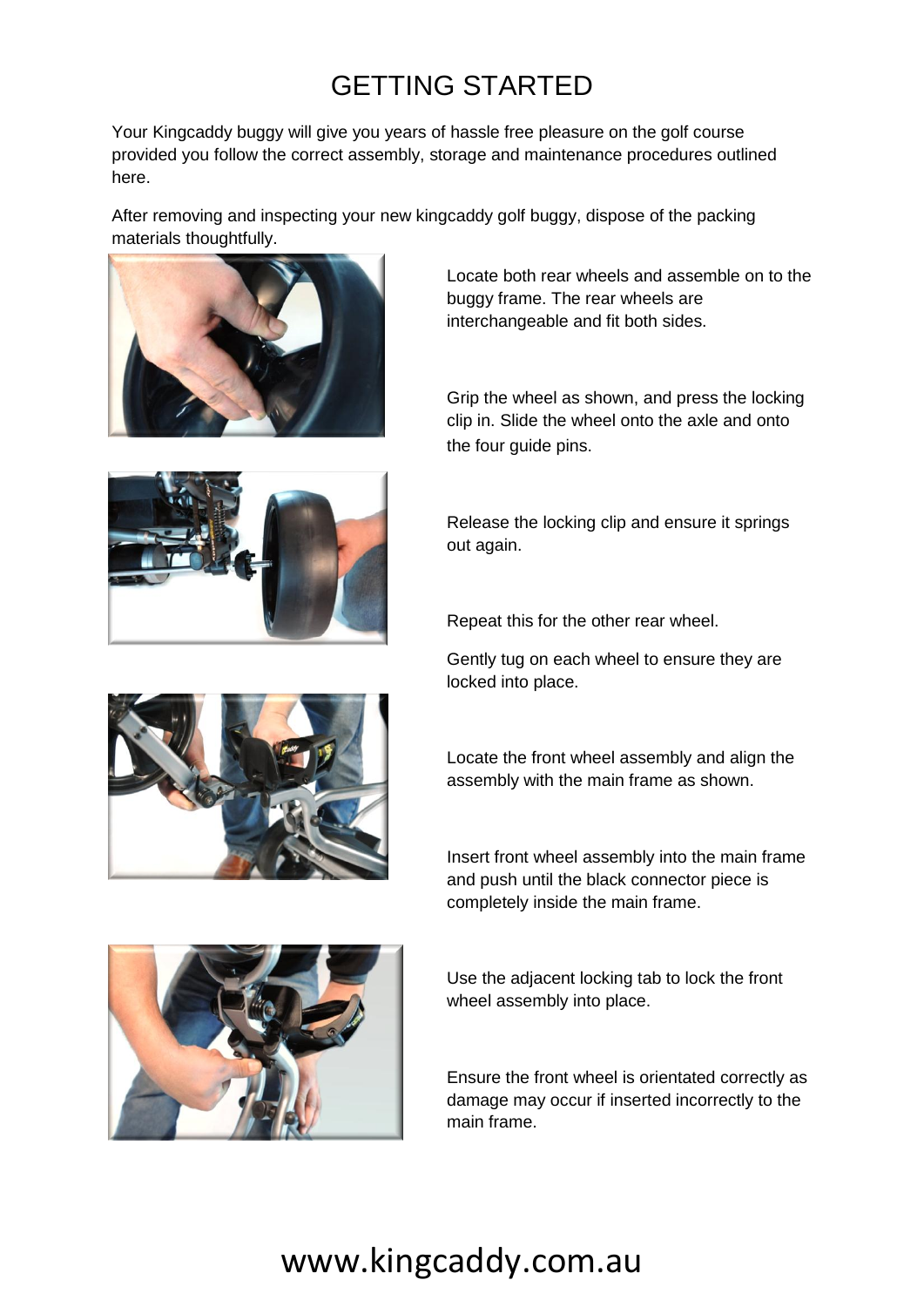





To assemble the frame for use, slide the frame folding lock as shown and lift the handle to release the top part of the frame.

Unfold the frame and swivel the top frame section around until it locks into the lower frame section.

Slide the lower frame folding lock as shown and lift the handle to release the rest of the frame.

Open the buggy frame up until the frame locks into place.

The frame should now be rigid with no movement allowed at any point.

Folding the frame up for storage or transport is the opposite of the procedure for unfolding.

The upper bag holder must be rotated into place as shown, and it will lock in position on the frame piece for use. This is required for correct bag fitment and stability.

Locate and insert supplied seat stem into the seat stem bracket as shown. Be careful to insert the seat stem correctly as incorrect assembly may cause damage to the product.

Locate and attach the seat top to the seat stem. Ensure the seat top opens toward you when you assemble the seat onto the stem, as it makes it harder to use any other way. A supplied sand bucket ring has also been included to give you easy access your sand bucket.

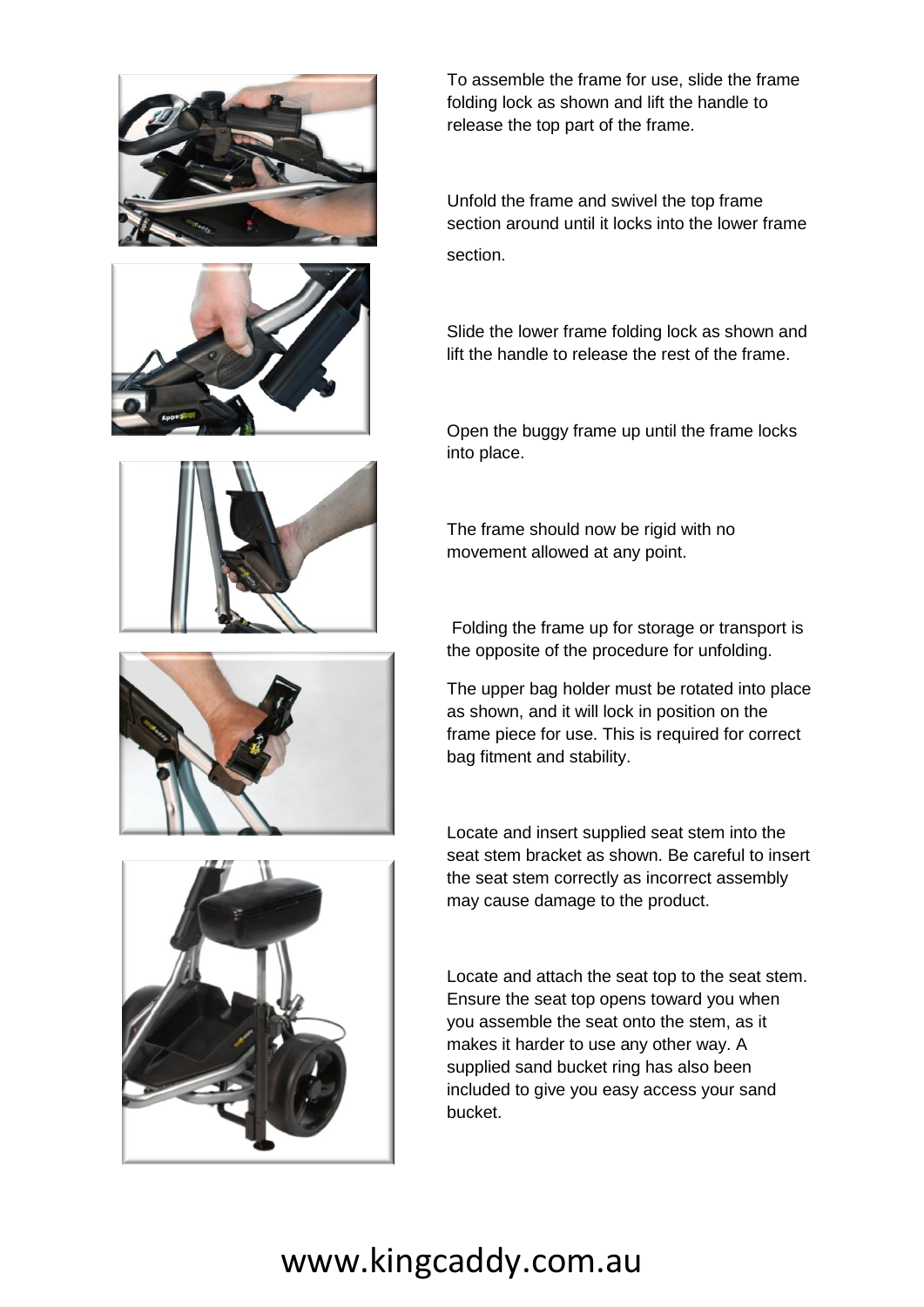# FOR THE KINGCADDY PLATINUM



Place the supplied battery into the battery carrier so that the attached lead is close to the connector coming from the buggy. The battery tray is designed so that no strap is needed to support the battery.

Connect the battery to the buggy so carefully rotate the connector pieces together until they slide together. You will notice a red light comes on in the handle. This tells you the battery is connected properly and the buggy controller s ready to go.

### ON THE COURSE

### FOR THE KINGCADDY GLIDE

Assemble the buggy according to the instructions supplied and ensure wheels and frame locks are locked into place before use. Incorrect or alternate assembly can cause damage to the buggy or the operator.

Fit your golf bag to the buggy and attach the straps so that the golf bag is secure.

Play golf!

### FOR KINGCADDY PLATINUM

Assemble as per Kingcaddy glide instructions.

Ensure battery to be used in fully charged and maintained (see instructions for battery charging and maintenance).

Place battery into battery carrier and connect to the trolley battery lead as per instructions.

Ensure handle LED light is showing red. If the LED light is not glowing, check the battery connection for correct assembly.

#### CONTROLLING THE SPEED

The rotating black knob adjacent to the switches will control the speed of the buggy. Rotating away from you will be faster speeds. The control system has a cruise control feature so the speed you select with the speed control will maintain on the course.

There are three modes the controller uses, and each mode is displayed by the LED light on the handle. They are as follows,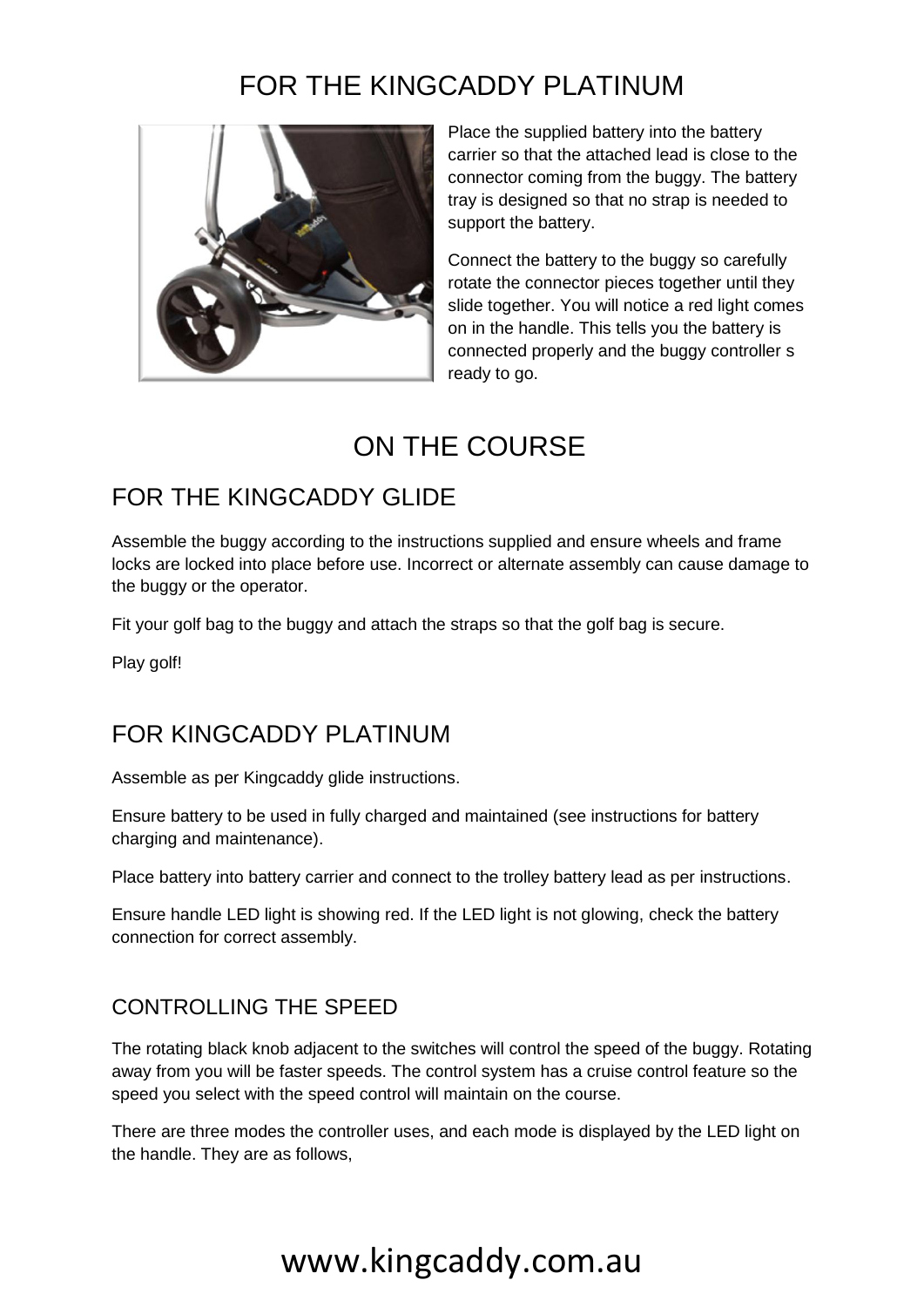#### RED LIGHT – STOP MODE

In this mode the controller is on, but no power can be applied to the wheels. Pressing either of the buttons instantaneously, takes the controller back to RED mode. And the buggy will stop.

#### GREEN LIGHT – DRIVE MODE

This is the normal operating mode for driving the buggy. Pressing the GREEN button for longer than half a second will make the GREEN light come on and give power to the wheels according to the speed set by the speed control.

Any of the buttons pressed instantaneously will make the GREEN light change back to the RED light and the buggy will stop. Pressing the GREEN button again for half a second will change back to GREEN mode and the buggy will drive.

#### ORANGE LIGHT – DISTANCE CONTROL

Set distances can be selected for the buggy to travel away then stop. Pressing the RED button for longer than half a second will make the GREEN light change to a flashing ORANGE light. Pressing the RED button instantaneously after the ORANGE light is on will select extra distance travelled. The distance travelled before stopping is as follows,

| <b>Constant ORANGE flash</b> | 15m travel |
|------------------------------|------------|
| Double ORANGE flash          | 30m travel |
| Triple ORANGE flash          | 60m travel |

After the buggy has travelled the set distance and stopped, the ORANGE light will change back to a RED light. Pressing the RED button again for longer than half a second will change back to the ORANGE mode and distance control again.

If you are experiencing difficulty controlling the buggy or the function outlined above are not working, please find the troubleshooting guide at the back of the instruction manual for tips to help you out.

### FAILSAFE MODE

This mode is designed to be a last step to fix a problem out on the course. If for any reason the buggy is not working correctly, this mode can be switched on, and the buggy operation will be very simple and safe.

To switch on FAILSAFE MODE, simply hold down both RED and GREEN buttons at the same time for at least 20 seconds. The handle light will go out while holding the buttons and come on after FAILSAFE MODE has been activated.

The controls for FAILSAFE MODE are as follows,

| <b>RED MODE</b>    | same as normal operation                               |
|--------------------|--------------------------------------------------------|
| <b>GREEN MODE</b>  | allows simple speed control with the speed control pot |
| <b>ORANGE MODE</b> | preset distance control as per normal operation        |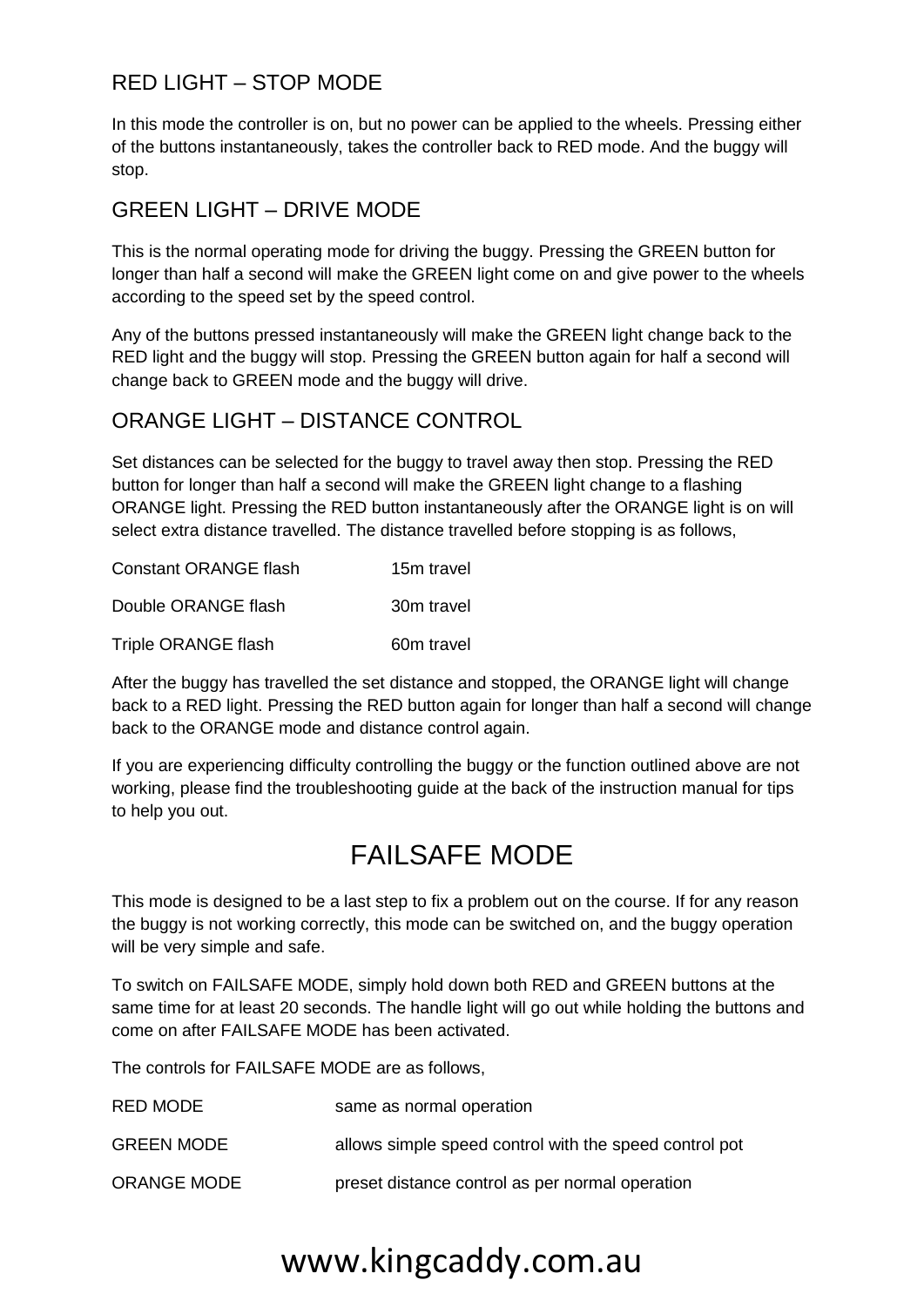# TROUBLESHOOTING

The following troubleshooting guide is given to you to try to rectify simple problems encountered during operation of this electric buggy. Please note that the simplest way to try to rectify any problems encountered is to simply disconnect the battery from the controller and reconnect after a few seconds. This will reset all the controller functions and should fix most issues in operation.

#### NO HANDLE LIGHT AT ALL WHEN I PLUG THE BATTERY IN

- Check the battery is charged. You can use the battery charger to check the battery charge, or get some help checking the voltage of the battery. You can try another compatible battery that you know is good. If this fixes the problem, take the battery and charger to the nearest Kingcaddy service outlet and they will help you get going again.
- Check the wiring from the battery tray up to the handle. If the wire is broken or damaged then the light might not come on and the control modes not work properly. If you can wriggle the exposed wiring and the handle light comes on intermittently, then there is a problem with the handle wiring. Take the buggy to the nearest Kingcaddy service outlet and they will help you get going again.

#### THE HANDLE LIGHT WORKS PROPERLY BUT THE BUGGY ONLY TRAVELS 2-3 METRES AND STOPS

The controller uses a sensor to determine wheel travel. If you are experiencing the above complaint, the wheel sensor may not be picking up the wheel movement. Check the sensor located near the axle on the right side under the buggy adjacent the axle bearing. Sticks or dirt may interfere with the operation and affect the controller. Check the connector plug on the sensor wire and make sure it is not damaged. Check the operation again to make sure it works properly. You can switch the controller to FAILSAFE mode if required to overcome this problem on the golf course so you can still use the buggy. Please see FAILSAFE OPERATION below.

#### THE RED LIGHT FLASHES CONSTANTLY

This condition means that the battery voltage has dropped below the recommended level for safe operation. It will not affect the control of the buggy, but the buggy may travel a little slower. Check and charge the battery and determine the battery is good before using it again.

#### THE OPERATION OF THE CONTROLLER MODES IS DIFFERENT TO NORMAL

If you have any problem with the operation of the buggy and find the control is different to outlined in the CONTROL section, you can change the mode to FAILSAFE MODE. Please see FAILSAFE MODE below.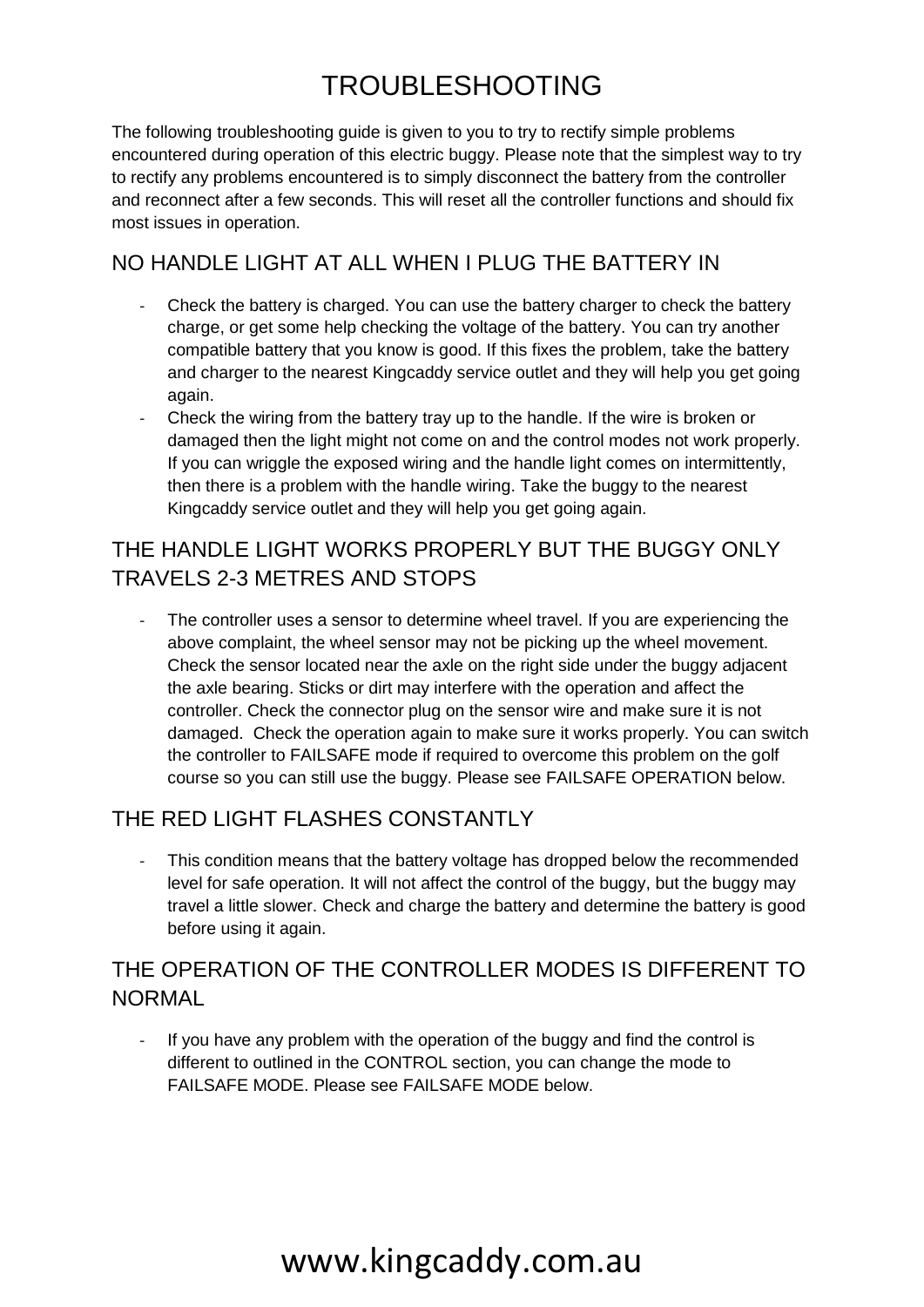#### THE BUGGY DRIVES AROUND IN CIRCLES

- Each rear wheel has a clutch. If one of these clutches is broken or has failed, then the buggy will not drive in a straight line. Each wheel should freewheel when rolled forwards and lock when rolled backwards. If there is a problem, simply replace the problem clutch with a spare parts kit available from us and you are away again.
- If the buggy drifts left or right and both clutches are ok, there is an adjustment available on the front wheel to correct this. A spanner is supplied for this with the buggy instruction manual. Take care not to over tighten and damage the adjustment system.

#### THE BUGGY SPEED IS ERRATIC AND THE SPEED CONTROL JUST KEEPS TURNING

The speed control adjuster may have been damaged by force and is causing the speed to be erratic. Our speed control spare parts kit can be bought to replace the old part and fix the problem

### MAINTENANCE

Your Kingcaddy buggy will give you years of faithful service provided it is maintained in accordance with the following guidelines

#### After each use

Clean off excess dirt and moisture with a clean dry cloth

Do not spray water or liquids onto or near the trolley

Wipe over golf buggy with a suitable cleaner/lubricant (CRC, WD40, and RP7) and a cloth

Clean the wheels thoroughly with a damp cloth. Do not use spray cleaner into the clutches

#### Every few months

Use a suitable cleaner/lubricant (CRC, WD40, and RP7) and spray into front wheel bearing area

Remove rear wheels and spray with a suitable cleaner/lubricant (CRC, WD40, and RP7) into the wheel. Refit and check operation.

#### Once a year

Get the buggy serviced at an authorised service centre. This will extend the life of the buggy and keep it in good working order. A list of service agents can be found at [www.kingcaddy.com.au](http://www.kingcaddy.com.au/) or simply ring or toll free number 1300 667 224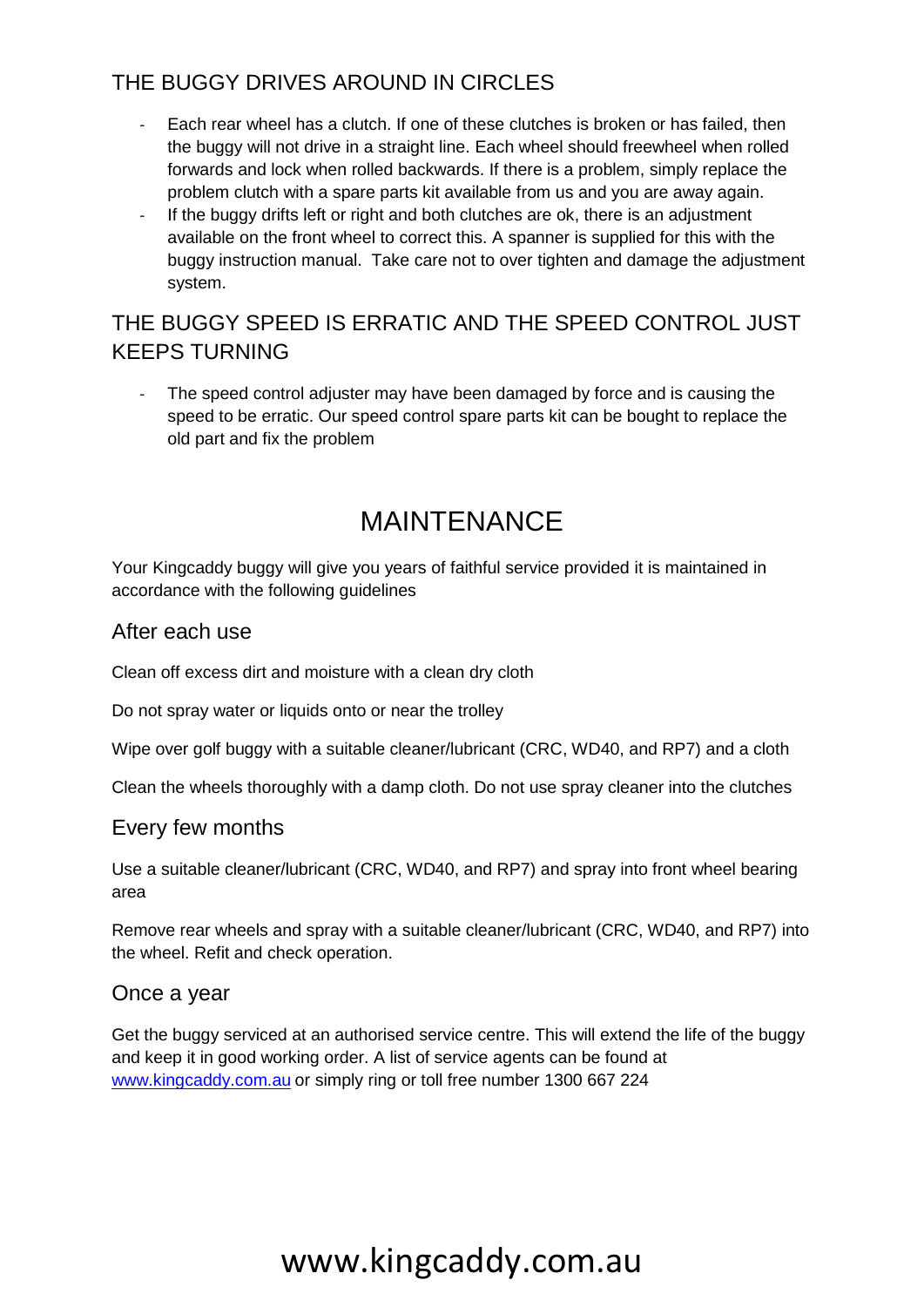# SERVICING AND REPAIRS TO THE BUGGY

Your Kingcaddy buggy has been designed to allow the owner to carry out most of the servicing and repairs to the buggy themselves. Simply

- Visit www.kingcaddy.com.au and look in the servicing section for guidance to help you repair and service your own buggy
- Ring us on the 1300 number and our helpful staff will guide you through any queries you have.

All spare parts and upgrade kits include comprehensive instructions and all the parts required to maintain the buggy yourself.

If you can't fit the parts or don't have the tools, please lookup our list of service agents listed at www.kingcaddy.com.au under the service section.

### BATTERY AND CHARGER MAINTENANCE

Battery and charger maintenance will depend on the battery and charger you select to use with this buggy. If you are using your own battery and charger, refer to the usage information originally supplied with the battery and charger.

If you are purchasing a new battery and charger from kingcaddy, you will be supplied with the correct maintenance and usage information at purchase.

As a general rule with batteries

- Always keep the battery charged when not in use
- Charge the battery as soon as you can after use
- Use the correct battery charger for the battery you are using.
- Don't charge or leave batteries on cold damp surfaces
- Never turn battery chargers off at the wall and leave connected t batteries.
- Consult Kingcaddy directly if you need further information

### YOUR KINGCADDY WARRANTY

Your Kingcaddy golf buggy is guaranteed to be free from defects due to faulty materials, design or workmanship for a period of 12 months from the date of purchase by the original end user.

Faults due to accidental damage, wear and tear, misuse or modification of the standard product, signs of commercial use, will not be covered by this warranty. All faults must be reported to the manufacturer as soon as they are noticed.

You should call and discuss the problem with a representative of the manufacturer using the Toll free 1300 667 224 and we can guide you to how corrective steps can be taken.

To claim warranty, it may be necessary to either the defective part or product must be returned to the manufacturer at your cost.

Kingcaddy will at their discretion replace defective products or parts and cover the freight cost to get the parts to you.